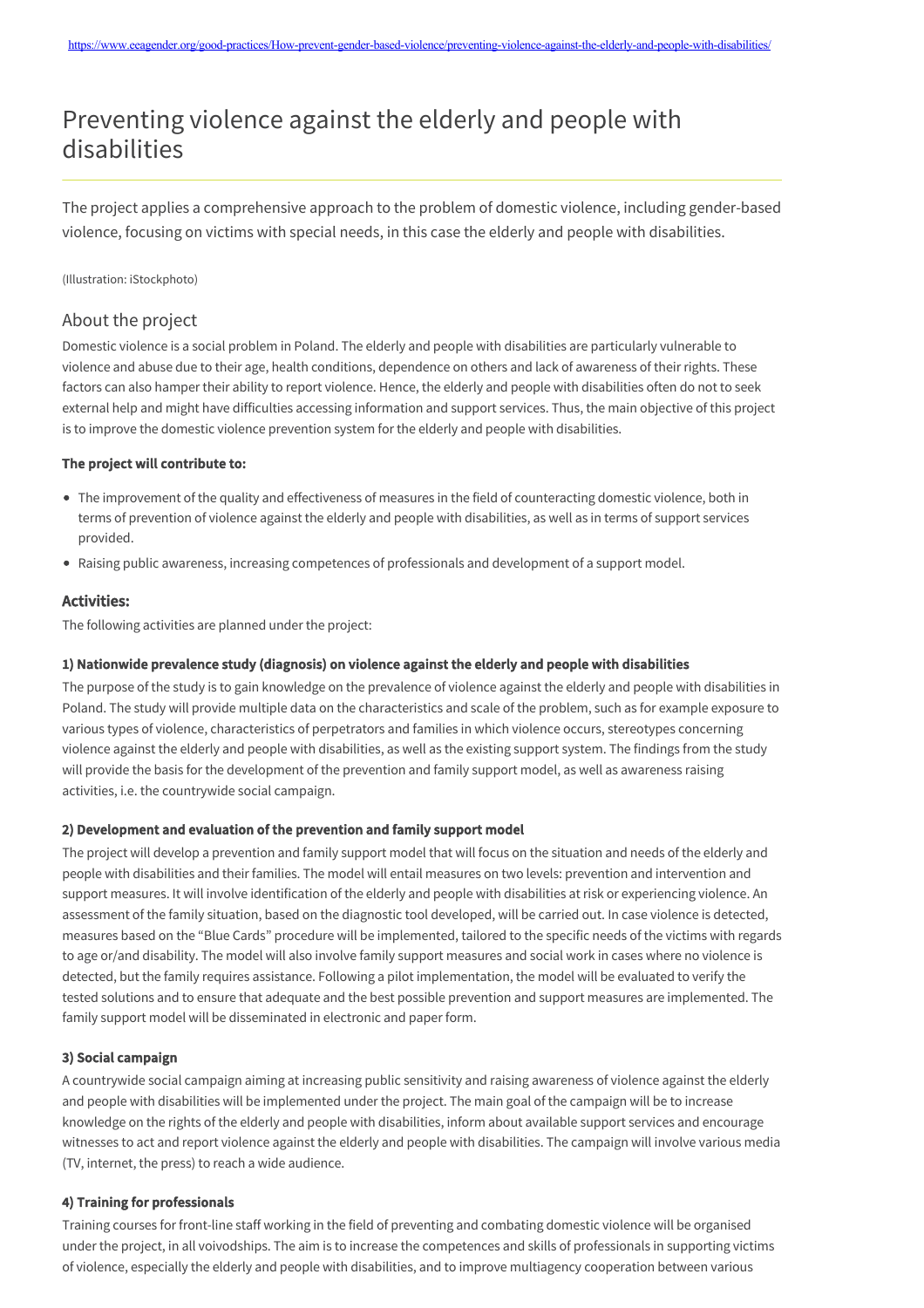services. This will thus contribute to the improvement of the effectiveness of the domestic violence prevention and support system.

The project is primarily focusing on prevention of domestic violence. However, the activities implemented under the project will also contribute to the protection of victims of domestic violence with special needs and to the development of integrated policies. The model developed will be specially aimed at the elderly and people with disabilities and their families and will be based on high competences of staff involved in preventing domestic violence and multi-agency cooperation of the local services. The model applies a comprehensive approach to counteracting violence, and will include measures implemented on two levels: prevention and intervention and support. Moreover, the project might also indirectly contribute to improved detection and prosecution, for example by delivering training to professionals and increasing their knowledge about legal provisions.

## How will these four activities contribute to combat domestic and gender-based violence?

The diagnosis will provide extensive data, including information on the prevalence and characteristics of violence against the elderly and people with disabilities. It will form the basis for the development of activities aimed at counteracting violence and providing assistance and support to those affected.

The development of the prevention and family support model will be tailored to the specific needs, resources and limitations of this target group. Based on the cooperation of the local services in the field of preventing domestic violence, it will enable development of prevention as well as intervention and support measures addressed to the elderly and people with disabilities. The model will be piloted in 24 communes in Poland, which will allow the developed solutions to be tested.

The evaluation will enable assessment of the project achievements in terms of the project objectives and results achieved, applying the following criteria: relevance, effectiveness, usefulness, efficiency and sustainability. After the evaluation, the revised model will be disseminated, in both paper and electronic form, to enable its wide application beyond the project's timeframe.

Measures raising social awareness and sensitivity to the problem of violence against the elderly and people with disabilities are among key components of violence prevention strategies. It is important to disseminate knowledge about the rights of the elderly and people with disabilities to challenge indifference and to encourage witnesses to act and report violence to the relevant services. Therefore, a countrywide social campaign is essential. The campaign will be targeted to witnesses of violence against the elderly and people with disabilities, i.e. all in the age group 18-59. A broad target group and the use of various media (TV, internet and the press) will ensure that a wide audience throughout the country is reached.

The training for a wide range of professionals will increase knowledge and skills of staff of various institutions working in the field of domestic violence all over the country, and will enhance multiagency cooperation. The training will focus on providing support to the elderly and people with disabilities who are victims of domestic violence, and will be based on the prevention and support model developed under the project.

Hence, in the long-term, the project will result in reducing violence and improving the quality of life for the elderly and people with disabilities and adapting the local infrastructure to their needs. Moreover, it will contribute to raising social awareness of the problem of violence and to increasing numbers of professionals with competences in the field of supporting the elderly and people with disabilities, victims or at risk of domestic violence.

## Collaborators: Relevant Ministries and professionals working in the field of domestic violence

The project is not implemented in a formal partnership. However, the Project Promoter will collaborate with the Ministry of Health and the Ministry of Interior and Administration throughout the whole implementation phase.

The project focuses on preventing violence against the elderly and people with disabilities. The cooperation with the Ministry of Health, regarding issues relevant to the quality of life and health of the elderly population, is thus very important. The Ministry of Interior and Administration, which is responsible for public security and law enforcement, will also be involved in the cooperation. The police, as well as health care professionals, are involved in the implementation of the "Blue Cards" procedure (see fact box). The cooperation will include expert support and consultations on the implementation of the main project activities.

Moreover, the future involvement of a Norwegian partner shall be further explored in the project or under the bilateral fund.

## Sharing information and good practices

The Synergy Network enables exchange of good practices among professionals representing various institutions from different countries. Combating domestic and gender-based violence requires interdisciplinary approach, hence it is very important to share knowledge and experience across sectors.